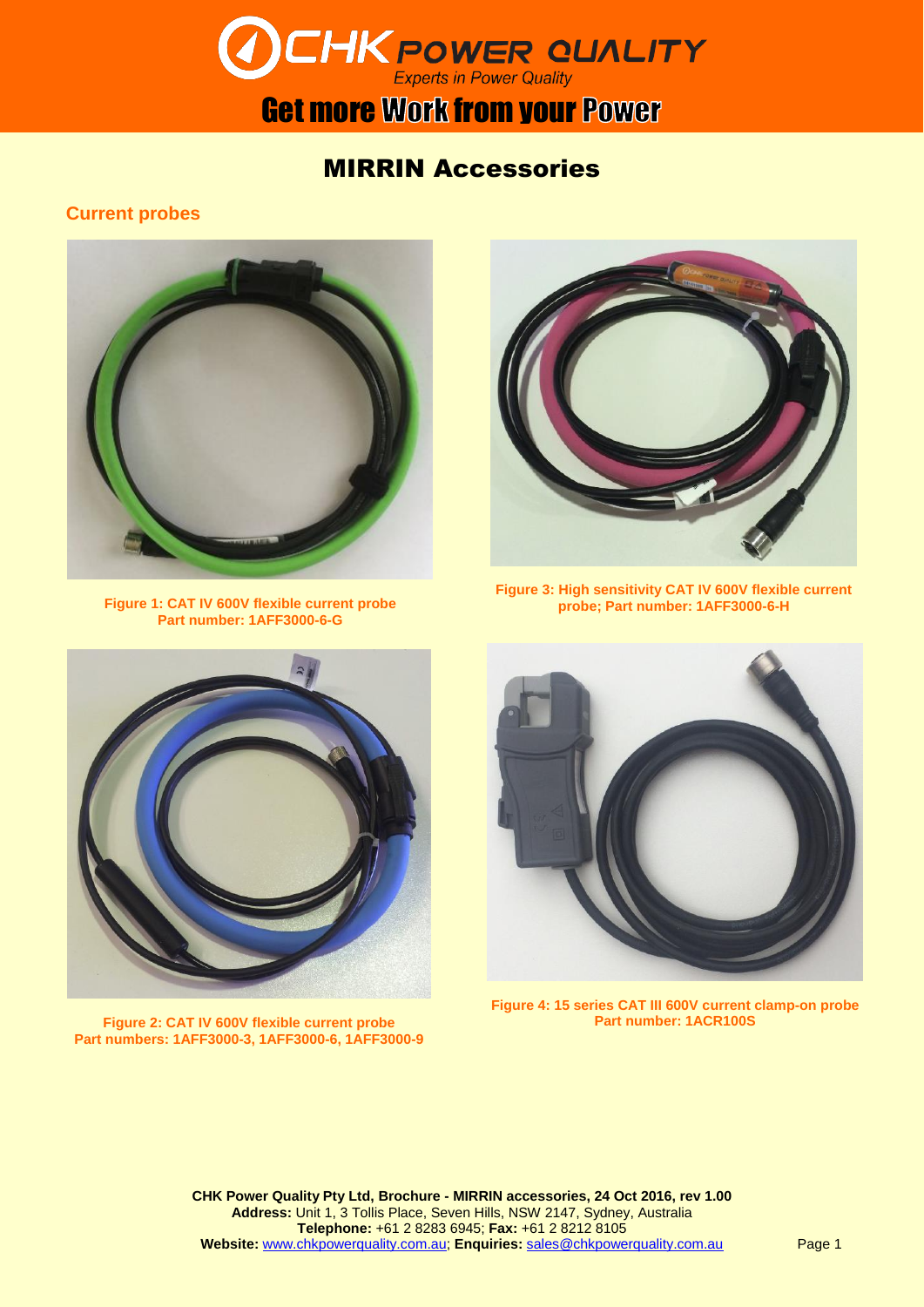# **DCHK POWER QUALITY**

## Get more Work from your Power



**Figure 5: 52 series CAT IV 600V current clamp-on probe Part numbers: 1ACR100, 1ACR500, 1ACR1000**

#### **Temperature probes**

#### **Temperature probe (ambient)**



**Figure 6: Temperature probe (ambient); Weight: 150g; Cable length: 3m; Part number: 1ATEMPSENAMB**

#### **Temperature probe (surface)**



**Figure 7: Temperature probe (surface); Weight: 200g; Cable length: 3m; Part number: 1ATEMPSENSUR (magnetic mount)**

#### **Cables**

#### **Communications cable**



**Figure 8: USB serial lead for MIRRIN; Weight: 10g; Cable length: 2m; Part number: 1AUSBSERIAL**